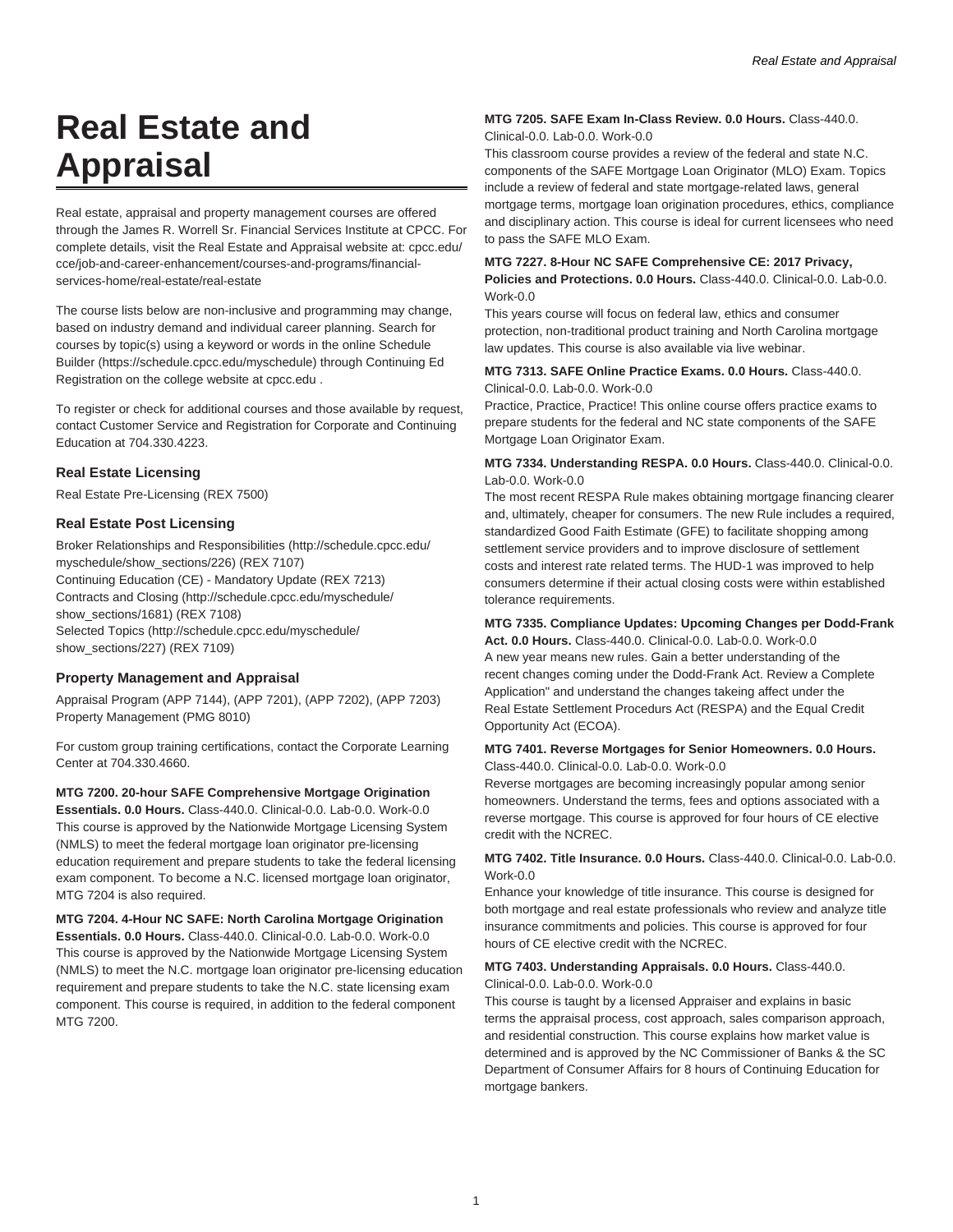## **MTG 7405. Mortgage Fraud: A Dangerous Business. 0.0 Hours.**

#### Class-440.0. Clinical-0.0. Lab-0.0. Work-0.0

Mortgage fraud is one of the fastest growing white-collar crimes in the U.S. Learn what constitutes mortgage fraud and how to prevent it. This course is approved for four hours of CE elective credit with the NCREC.

#### **MTG 7600. Certified Mortgage Lending Specialist. 0.0 Hours.** Class-440.0. Clinical-0.0. Lab-0.0. Work-0.0

Discover the myriad of career options in today's mortgage banking industry. Our comprehensive online certificate program will set you apart and give you the skills that are required by today's lending institutions. Mortgage Lending Specialists must be knowledgeable in all aspects of mortgage loan financing. You will learn the entire loan process, from assessing client's needs, understanding credit and collecting data, to mortgage underwriting and closing the loan. In addition, students will learn about the secondary mortgage market, loan servicing and the regulatory compliance associated with each phase of the loan process.

#### **MTG 8200. 20-Hour SAFE Comprehensive Mortgage Origination Essentials (Webinar). 0.0 Hours.** Class-440.0. Clinical-0.0. Lab-0.0. Work-0.0

This course meets the federal mortgage loan originator pre-licensing education requirement and prepares students to take the federal licensing exam component. Attendees interact with the material through both the presentation and live streaming broadcast of the instructor. The course is presented as a live webinar (classroom equivalent) format. The 20 hour course should provide the loan originator with the ability to take a thorough, high-quality loan application and explain required disclosures to applicants. Students will learn essential terms, concepts, and math utilized in the mortgage industry. The course will also stress the importance of compliance with federal laws and ethical standards. This course includes three hours of training on federal law, three hours of ethical training (includes fraud, consumer protection, and fair lending issues), two hours of training on non-traditional mortgage products, and twelve hours of additional instruction on mortgage origination. Offered via live webinar.

# **MTG 8204. 4-Hour NC SAFE: North Carolina Mortgage Origination Essentials (Webinar). 0.0 Hours.** Class-440.0. Clinical-0.0. Lab-0.0. Work-0.0

This course is approved by the Nationwide Mortgage Licensing System (NMLS) to meet the N.C. mortgage loan originator pre-licensing education requirement and prepare students to take the N.C. state licensing exam component. This course is required, in addition to the federal component MTG 7200. Offered via live webinar.

#### **MTG 8224. 24 Hour NC SAFE Comprehension Origination Essentials. 0.0 Hours.** Class-440.0. Clinical-0.0. Lab-0.0. Work-0.0

Part 1 - This course meets the federal mortgage loan originator prelicensing education requirement and prepares students to take the federal licensing exam component. Attendees interact with materials through presentation and live streaming broadcast of the instructor. The course is presented as a live webinar (classroom equivalent) format. The course teaches the loan originator how to take a thorough, high-quality loan application and explain required disclosures to applicants. Students will learn essential terms, concepts, and math utilized in the mortgage industry. This course includes three hours of training on federal law, three hours of ethical training, two hours of training on non-traditional mortgage products, and twelve hours of additional instruction on mortgage origination. Part - 2 This course is approved by the Nationwide Mortgage Licensing System (NMLS) to meet the N.C. mortgage loan originator prelicensing education requirement and prepare students to take the N.C. state licensing exam component. This course is required, in addition to the federal component MTG 7200.

#### **OCT 7154. E-Commerce. 0.0 Hours.** Class-440.0. Clinical-0.0. Lab-0.0. Work-0.0

This course provides an overview of business to business and business to consumer electronic commerce and explores the relationshop between costs and benefits in developing an E-Commerce business case. E-Commerce options and strategies will provide the student with a better understanding of the costs and benefits with E-Commerce.

### **PMG 8010. Property Management. 0.0 Hours.** Class-440.0. Clinical-0.0. Lab-0.0. Work-0.0

Today's economy is creating more renters, which means an increased demand for property management professionals. Learn the rules and responsibilities of a property manager for all property types, from residential apartment buildings to office, retail and mixed-use developments. This course benefits students seeking an introduction to property management or real estate professionals looking to broaden their opportunities.

# **REX 7107. Broker Relationships and Responsibilities (Post-licensing**

**#301). 0.0 Hours.** Class-440.0. Clinical-0.0. Lab-0.0. Work-0.0 This course is one of three post-licensing courses designed to assist the provisional broker to meet the 90-hour post-licensing educational requirement set by the North Carolina Real Estate Commission (NCREC). All three post-licensing courses must be taken within the first three years of licensure.

#### **REX 7108. Contracts and Closing (Post-licensing #302). 0.0 Hours.** Class-440.0. Clinical-0.0. Lab-0.0. Work-0.0

This course is one of three post-licensing courses designed to assist the provisional broker to meet the 90-hour post-licensing educational requirement set by the North Carolina Real Estate Commission (NCREC). All three post-licensing courses must be taken within the first three years of licensure.

# **REX 7109. Selected Topics (Post-licensing #303). 0.0 Hours.**

Class-440.0. Clinical-0.0. Lab-0.0. Work-0.0

This course is one of three post-licensing courses designed to assist the provisional broker to meet the 90-hour post-licensing educational requirement set by the North Carolina Real Estate Commission (NCREC). All three post-licensing courses must be taken within the first three years of licensure.

#### **REX 7213. Mandatory Real Estate Update (CE). 0.0 Hours.**

Class-440.0. Clinical-0.0. Lab-0.0. Work-0.0

This course fulfills the annual CE credit as mandated by the NCREC. The commission changes the subject matter of this course each year.

# **REX 7237. Environmental Issues in Your Real Estate Practice. 0.0 Hours.** Class-33.0. Clinical-0.0. Lab-0.0. Work-0.0

A course deisgned to increase the awareness and ability of the real estate professional to recognize environmental issues when evaluating property and avoiding legal liability. Topics include: lead-based paint, radon gas, asbestos, volatile organic chemicals (VOC), water supply and wetlands, storage tanks and environmental consultants.

#### **REX 7240. Broker-In-Charge Update Course (BICUP). 0.0 Hours.**

Class-440.0. Clinical-0.0. Lab-0.0. Work-0.0

A broker-in-charge who desires to retain his or her broker in charge status shall complete in lieu of the General Update Course a Commission developed "Broker-In-Charge Update Course" (BICUP) consisting of four classroom hours of instruction. The BIC is still required to take a four hour elective to renew their license.